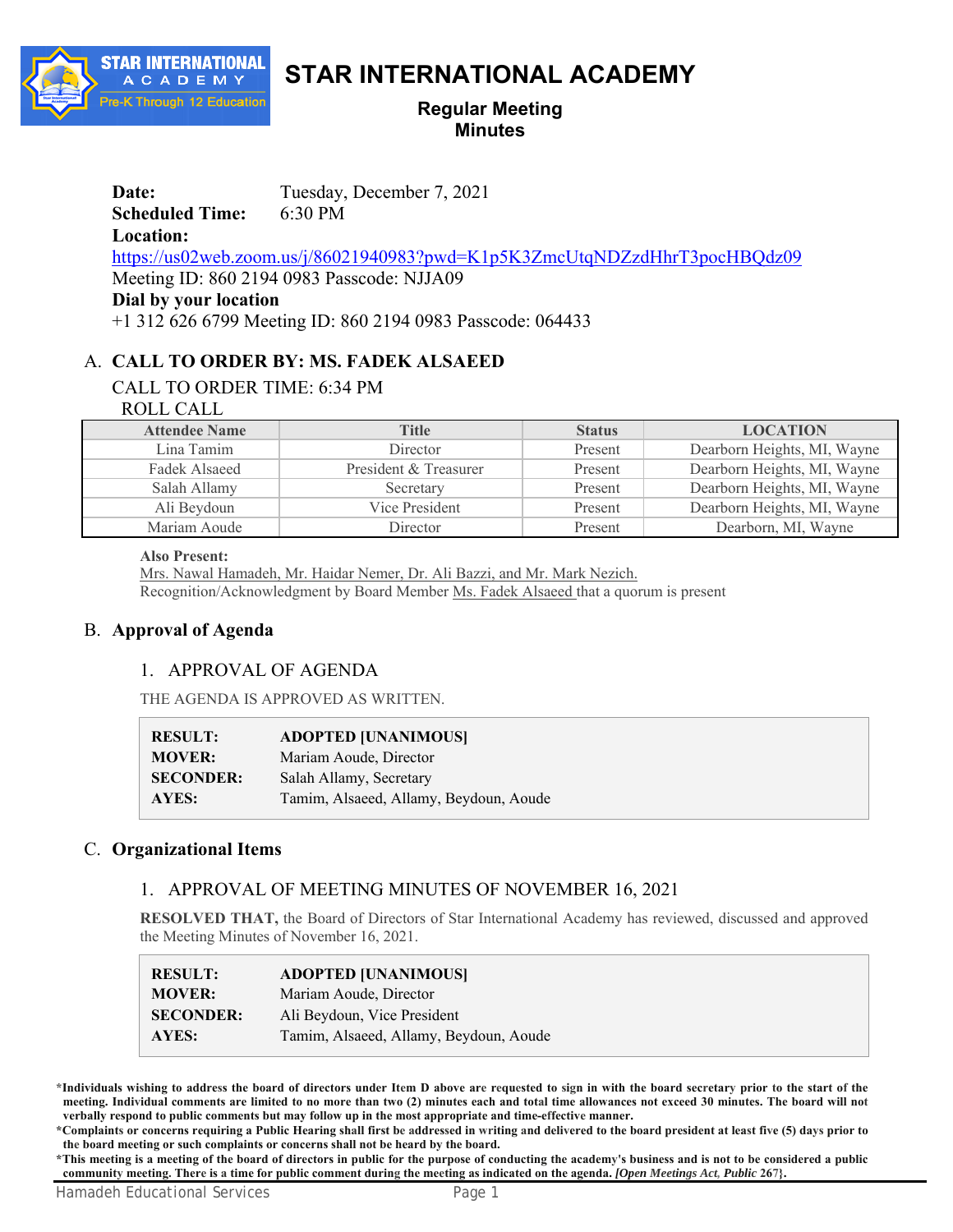## 2. APPROVAL OF REVENUES AND EXPENDITURES AS OF NOVEMBER 30, 2021

**RESOLVED THAT,** the Board of Directors of Star International Academy has reviewed, discussed and approved the presented Revenues and Expenditures Reports.

| <b>RESULT:</b>   | <b>ADOPTED [UNANIMOUS]</b>             |
|------------------|----------------------------------------|
| <b>MOVER:</b>    | Lina Tamim, Director                   |
| <b>SECONDER:</b> | Ali Beydoun, Vice President            |
| AYES:            | Tamim, Alsaeed, Allamy, Beydoun, Aoude |

## D. **Public Comment**

**PUBLIC PRESENT:**  Mrs. Nawal Hamadeh, Dr. Ali Bazzi, Mr. Haidar Nemer, and Mr. Mark Nezich. **PUBLIC COMMENTS/OPEN FORUM:**  No Public Comment.

## E. **Old Business**

#### F. **New Business**

### 1. APPROVAL OF OPEN ENROLLMENT AND PUBLIC LOTTERY PROCEDURES & ENROLLMENT NUMBERS

**RESOLVED THAT,** the Board of Directors of Star International Academy has reviewed, discussed and approved the presented Enrollment and Public Lottery Procedures and Enrollment Numbers for the 2022-2023 School Year.

| <b>RESULT:</b>   | <b>ADOPTED [UNANIMOUS]</b>             |
|------------------|----------------------------------------|
| <b>MOVER:</b>    | Ali Beydoun, Vice President            |
| <b>SECONDER:</b> | Salah Allamy, Secretary                |
| AYES:            | Tamim, Alsaeed, Allamy, Beydoun, Aoude |

## 2. APPROVAL OF OPERATING PROCEDURES AND CHECKLIST FOR THE 2022-23 SCHOOL YEAR

**RESOLVED THAT,** the Board of Directors of Star International Academy has reviewed, discussed and approved the 2022-2023 Operating Procedures and Checklists.

| <b>RESULT:</b>   | <b>ADOPTED [UNANIMOUS]</b>             |
|------------------|----------------------------------------|
| <b>MOVER:</b>    | Ali Beydoun, Vice President            |
| <b>SECONDER:</b> | Salah Allamy, Secretary                |
| AYES:            | Tamim, Alsaeed, Allamy, Beydoun, Aoude |

#### 3. APPROVAL OF VENDORS/ EXPENSES

**RESOLVED THAT,** the Board of Directors of Star International Academy has reviewed, discussed and approved the presented vendor(s).

| <b>RESULT:</b>   | <b>ADOPTED [UNANIMOUS]</b>             |
|------------------|----------------------------------------|
| <b>MOVER:</b>    | Salah Allamy, Secretary                |
| <b>SECONDER:</b> | Lina Tamim, Director                   |
| AYES:            | Tamim, Alsaeed, Allamy, Beydoun, Aoude |

# G. **AUTHORIZER'S PRESENTATION/DISCUSSION**